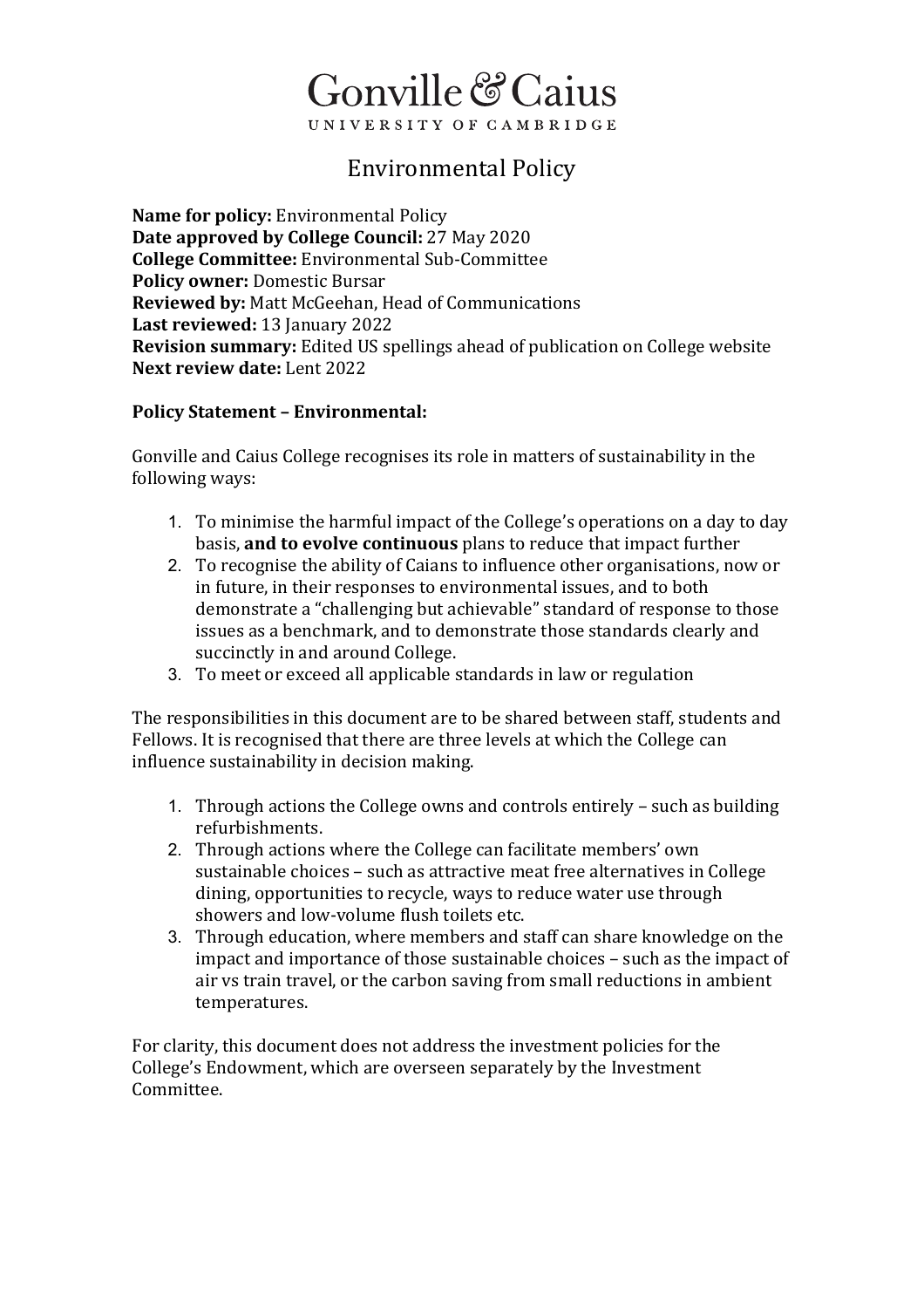**To minimise its environmental impact Caius will seek to:**

- **1. Reduce waste creation: "Reduce, reuse, recycle" – importantly, in that order.**
- **2. Reduce energy consumption, especially of energy derived from fossil fuels**
- **3. Ensure that purchases and estates developments are environmentally sound**
- **4. Review use of transport: reducing petrol and diesel fuel use**
- **5. Review use of water: Minimising consumption**
- **6. Review use of chemical pollutants: Minimising use**

More detail on each area is given below.

- 1. Reduce waste creation: "Reduce, reuse, recycle" importantly, in that order. Caius commits to:
	- (a) Clearly communicate locations and responsibilities for recycling through an accessible recycling policy, publicized to students on arrival at the College in Freshers' week and around the College on posters and through ongoing training/publicity events.
	- (b) Seek to communicate the environmental benefits of communal eating in College Hall, in terms of reduction of food waste through accurate use of the booking system, and reduction in energy cost through mass production.
	- (c) Seek to reduce the absolute amount of waste produced from College catering, offices and residential accommodation through careful planning of consumption. Record food waste and seek to reduce its volume.
	- (d) Make full use of all known recycling facilities provided by Cambridge City Council and private suppliers.
	- (e) Seek to compost, or cause to be composted, all appropriate organic and green waste produced from the College's main kitchens and College gardens.
	- (f) Recycle or safely dispose of white goods, computing equipment and electrical appliances. Seek to support a culture of "if not broken, don't replace" for equipment and furniture generally.
	- (g) Facilitate the use of reusable resources and containers and avoid unnecessary packaging or transported weight where possible, with a focus on catering provision and options for canteen "takeaway" services, and purchase recycled resources where suitable and available.
	- (h) Encourage students, Fellows and staff responsible for specific arrangements for events, such as the May Ball and bops, to apply the "reduce, reuse, recycle" principle and avoid reliance on disposables.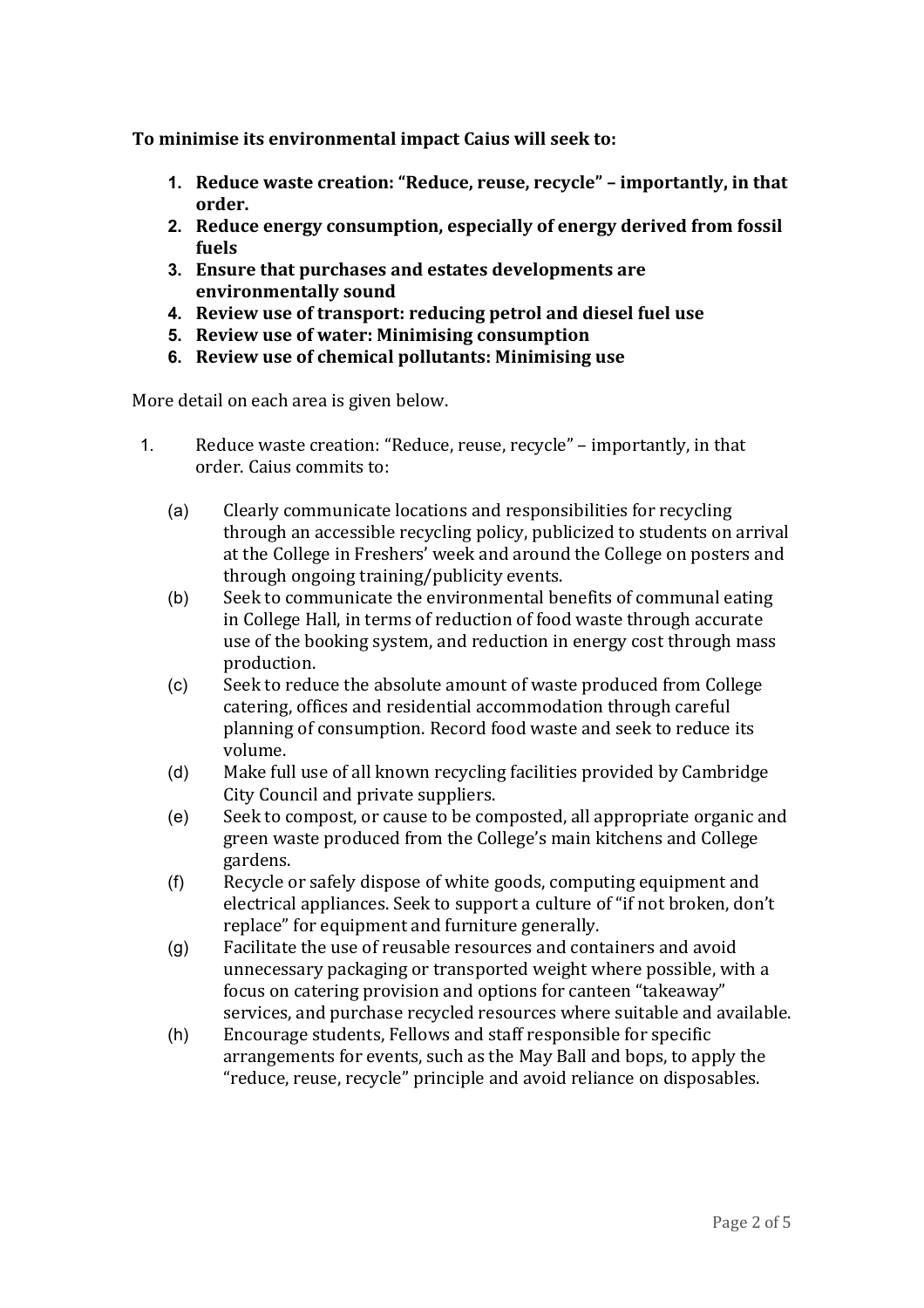#### 2. **Reduce energy consumption, especially of energy derived from fossil fuels.** Caius commits to:

- (a) Encourage staff, students and conference guests to save energy through visible reminders, incentives and information to increase awareness, and through implementing heating and lighting controls that respond to presence detection wherever appropriate.
- (b) Support renewable and carbon-neutral electricity options on the Collegiate energy-purchasing consortium, with the long term aim of supplying all College properties with electricity that can be attributed to renewable and carbon-neutral sources, where this is possible considering financial constraints.
- (c) Support a shift to use electricity as a power source over gas or oil over time, paired with heat recovery or other evolving technologies, recognising efficient delivery of electrical heat can to some extent offset higher pricing, subject to financial affordability being adequately tested for each individual project before progressing..
- (d) Periodically review opportunities for on-site micro-generation of renewable electricity, especially during major capital projects, and seek to maintain such systems effectively once put in place, subject to the cost efficiency of any individual scheme.
- (e) Periodically monitor college energy consumption by property at the Environmental Sub-Committee, use cross-Estate benchmarking to identify high use properties or areas and set appropriate targets to improve them. Not every property has its own meter and such measures will be by supply point or sub- meter.
- (f) Seek to ensure all appropriate insulation is in place, including but not limited to windows, roof spaces and walls. It is recognised that this may be in tension with the requirements of the College's heritage properties and cannot be an absolute target.
- (g) Give preference wherever possible to the most energy efficient and environmentally sound appliances available, such as LED lighting. Seek to ensure any user can easily access controls information paired with information on the environmental cost of use.

#### 3. **Ensure that purchases and estates developments are environmentally sound.** Caius aims to:

- (a) Seek and act upon professional advice to minimise the adverse environmental impact of new developments or refurbishments and where possible match best practice. This may include any or all of heating and water systems, space for recycling and waste management, and the use of recycled and/or sustainable construction materials.
- (b) Purchase efficient and environmentally sound appliances, and consider replacing old stock with 'greener', more efficient alternatives. Consider whether drying facilities can be provided without the use of heated tumble dryers in any new development or refurbishment.
- (c) Seek to purchase food that has been produced and delivered with minimal impact on the environment, this includes buying seasonally,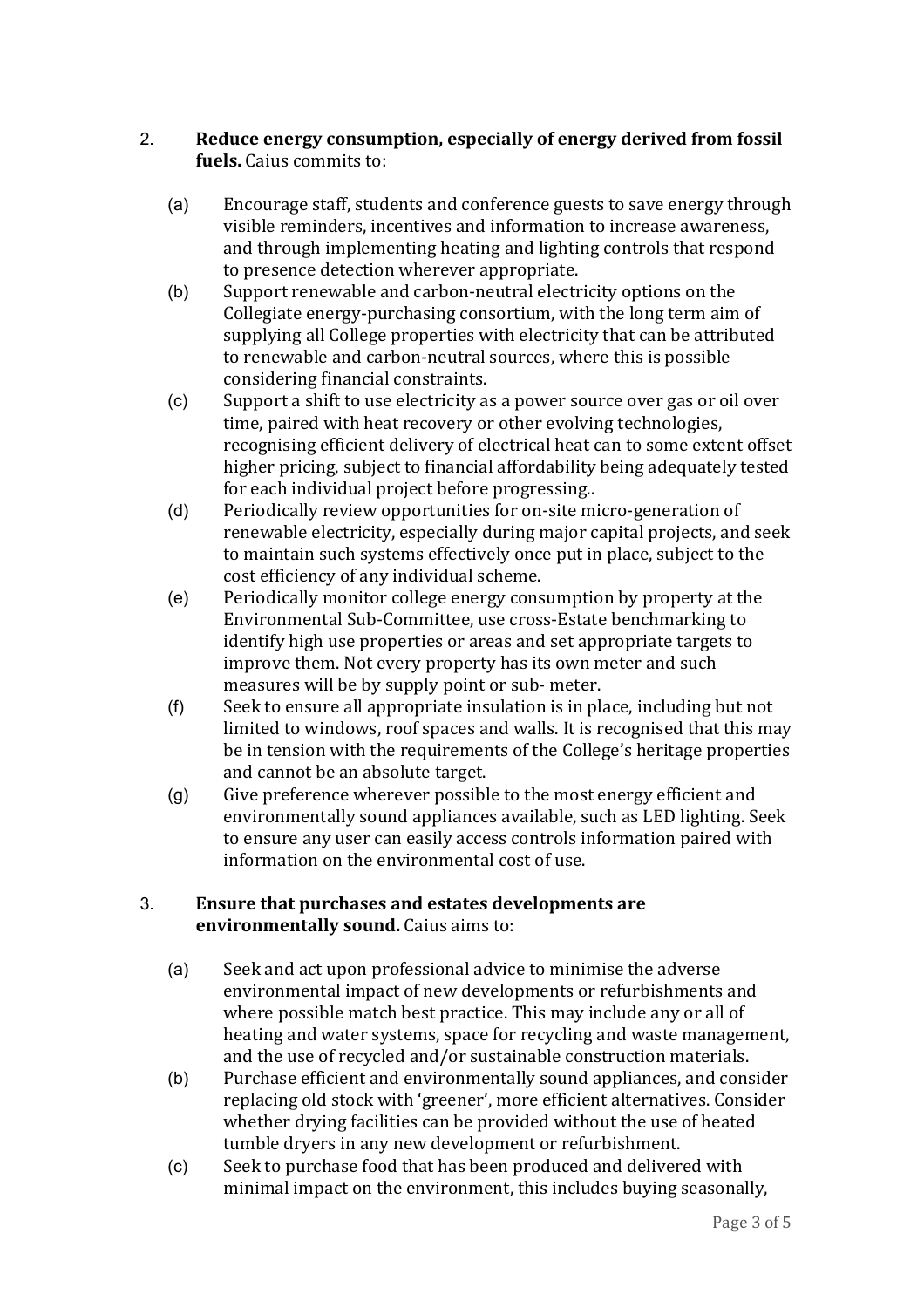locally, and sustainably sourced food wherever possible. Fair trade and other markers of sustainable purchasing should be sought where appropriate, and the consortium purchasing through the Colleges Catering Management Committee should be supported in order to reduce delivery journeys.

- (d) Seek to reduce the consumption of meats with the most negative environmental footprint (eg beef, lamb), ensure fish is varied in type and sustainably sourced, and promote vegetarian and vegan meals through high quality menu design. Aim to purchase through schemes indicating high standards of animal welfare where available (eg Red Tractor Assured at minimum).
- 4. **Review use of transport: reducing petrol and diesel fuel use.** Caius commits to:
	- (a) Make available information about bicycle and pedestrian routes, public transport services and car share schemes to staff, students and Fellows.
	- (b) Aim to publicise information indicating the carbon cost of flying, and to provide IT and AV facilities capable of supporting remote meetings or interviews with overseas applicants or colleagues. It is, however, recognised that this is a matter for individuals, and that academic careers may be contingent on international travel that cannot be met, due to time or cost constraints, through other means.
	- (c) Aim to provide facilities and, if appropriate, training to encourage bicycle use among college staff, students and Fellows.
	- (d) Consider the use of electric vehicles if appropriate and cost effective for College needs, as other vehicles reach end-of-life.
	- (e) Reduce the proportion of travel on College business carried out in private transport through education as to alternative means of reaching destinations and seek to eliminate unnecessary use of college vehicles.

# 5. **Review use of water: Minimising consumption.** Caius commits to:

- Encourage a decrease in water usage among staff, students and conference guests through provision of showers rather than baths across the majority of the residential estate, and the use of low-volume flush options for toilets.
- (b) Repair sources of water leakage, such as dripping taps as quickly as possible.
- (c) Install appliances which reduce water consumption, with a focus on washing machines and dishwashers with a default economy setting.
- (d) Seek to use rainwater collection from guttering to water gardens where practicable and simple to enact, over time.
- 6. Review use of chemical pollutants: Minimising use. Caius commits to:
	- (a) Seek to provide eco-friendly washing up liquid and soaps to all communal gyp and bathroom facilities.
	- (b) Seek to support awareness and provision of eco-friendly sanitary products cost effectively for those that wish to use them.